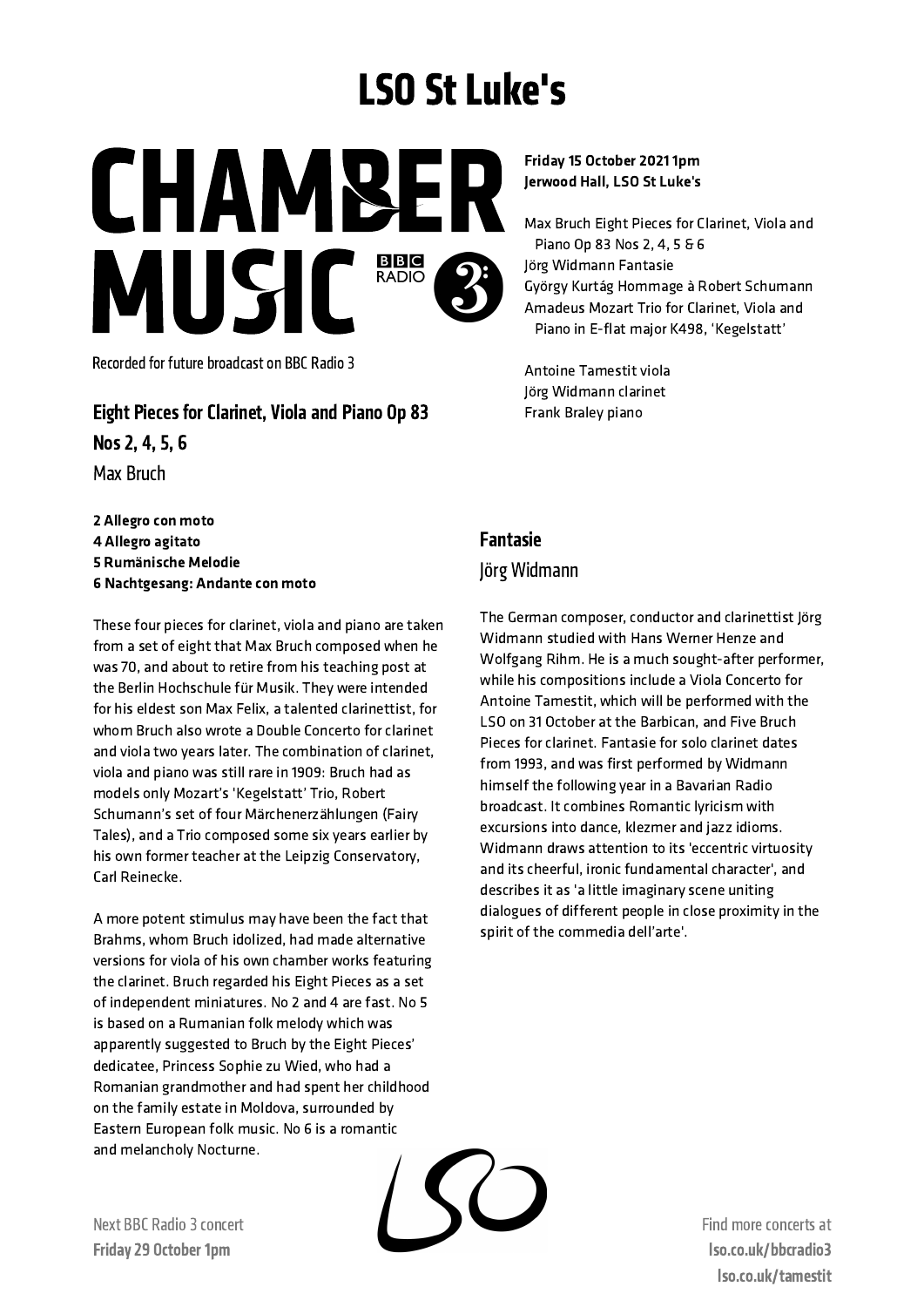### Hommage Robert Schumann Op 15d

## György Kurtág

- 1 Vivo (Kapellmeister Johannes Kreisler's Curious Pirouettes)
- 2 Molto semplice, piano e legato (Eusebius: the delimited circle is pure)
- 3 Feroce, agitato (… and again Florestan's lips tremble painfully)
- 4 Calmo scorrevole (I was a cloud, now the sun is shining)
- 5 Presto (In the night)
- 6 Adagio poco andante (Farewell: 'Meister Raro encounters Guillaume de Machaut')

This work by the Hungarian composer György Kurtág, who shares with Schumann a fascination with codes, ciphers and fantasy pieces, was completed in 1990. The six short pieces, scored for clarinet, viola and piano – the same combination as Schumann's Märchenerzählungen (Fairy Tales) – refer to several of the characters who inhabit Schumann's inner world, starting with E T A Hoffmann's fictitious Kapellmeister, the namesake of Schumann's cycle of keyboard miniatures Kreisleriana. Instrumental arabesques represent his `curious pirouettes'. The next two movements refer to the two sides of Schumann's own personality – the introvert Eusebius, represented here by a brief canon based on a song, 'The delimited circle is pure', from Kurtág's own Kafka-Fragmente; and the extrovert Florestan, quivering with excessive emotion. The fourth movement, carrying a Hungarian title which translates as 'I was a cloud, now the sun is shining' from the poem Dal (Song) by Attila József, leads into a Bartókian piece of night-music filled with the flutterings of nocturnal insects. The final movement, 'Farewell', introduces Meister Raro, the wise and equable character whom Schumann imagined as reconciling the extremes of his own split personality. Raro's mediation occurs here through the application of repetitive isorhythmic techniques associated with the medieval composer Guillaume de Machaut, in which each instrument pursues an independent rhythmic path.

# Trio for Clarinet, Viola and Piano in E-flat major K498, 'Kegelstatt' Wolfgang Amadeus Mozart

1 Andante 2 Menuetto 3 Rondeaux: Allegretto

Wolfgang Amadeus Mozart composed this trio for the unusual combination of clarinet (then a relatively new instrument), viola and piano in the summer of 1786, shortly after finishing his opera The Marriage of Figaro. He dedicated it to his young piano student, 17-year-old Franziska von Jacquin. Mozart was very friendly with the Jacquin family, with whom he enjoyed 'discussions, games and music-making'. Franziska's father Nikolaus played the flute, and with Mozart playing the violin or viola and Franziska at the keyboard, they often gave little concerts together at the family's Vienna residence. It was there that the new Trio was first performed by Franziska, Mozart and Anton Stadler, the fine clarinettist who worked for the Viennese imperial court, and for whom Mozart went on to compose his Clarinet Quintet and Concerto. The nickname 'Kegelstatt' (a kind of bowling alley where people played skittles) was attached to the Trio much later: although we know that Mozart enjoyed playing skittles, there's no evidence that he did so while composing it.

The complementary mid-ranges of both clarinet and viola lend the Trio its attractively mellow timbre. It begins not with the customary Allegro, but with a lilting Andante. The central movement is a dramatic Minuet featuring contrapuntal dialogue between the instruments, enclosing a more agitated and chromatically inflected Trio in the minor mode, while the finale is a Rondo in seven sections based on an ingeniously varied melody inspired by the opening movement.

Programme notes by Wendy Thompson

# LSO Artist Portrait: Antoine Tamestit

#### 28 & 31 October, Barbican

See Antoine Tamestit on-stage with the London Symphony Orchestra at the Barbican. He concludes his Artist Portrait series with performances of Walton's Viola Concerto (28 October) – which established Walton as a leading British composer – and the London premiere of Jörg Widmann's Viola Concerto, written for Tamestit in 2015.

Next BBC Radio 3 concert Friday 29 October 1pm

Find more concertsat lso.co.uk/bbcradio3 lso.co.uk/tamestit